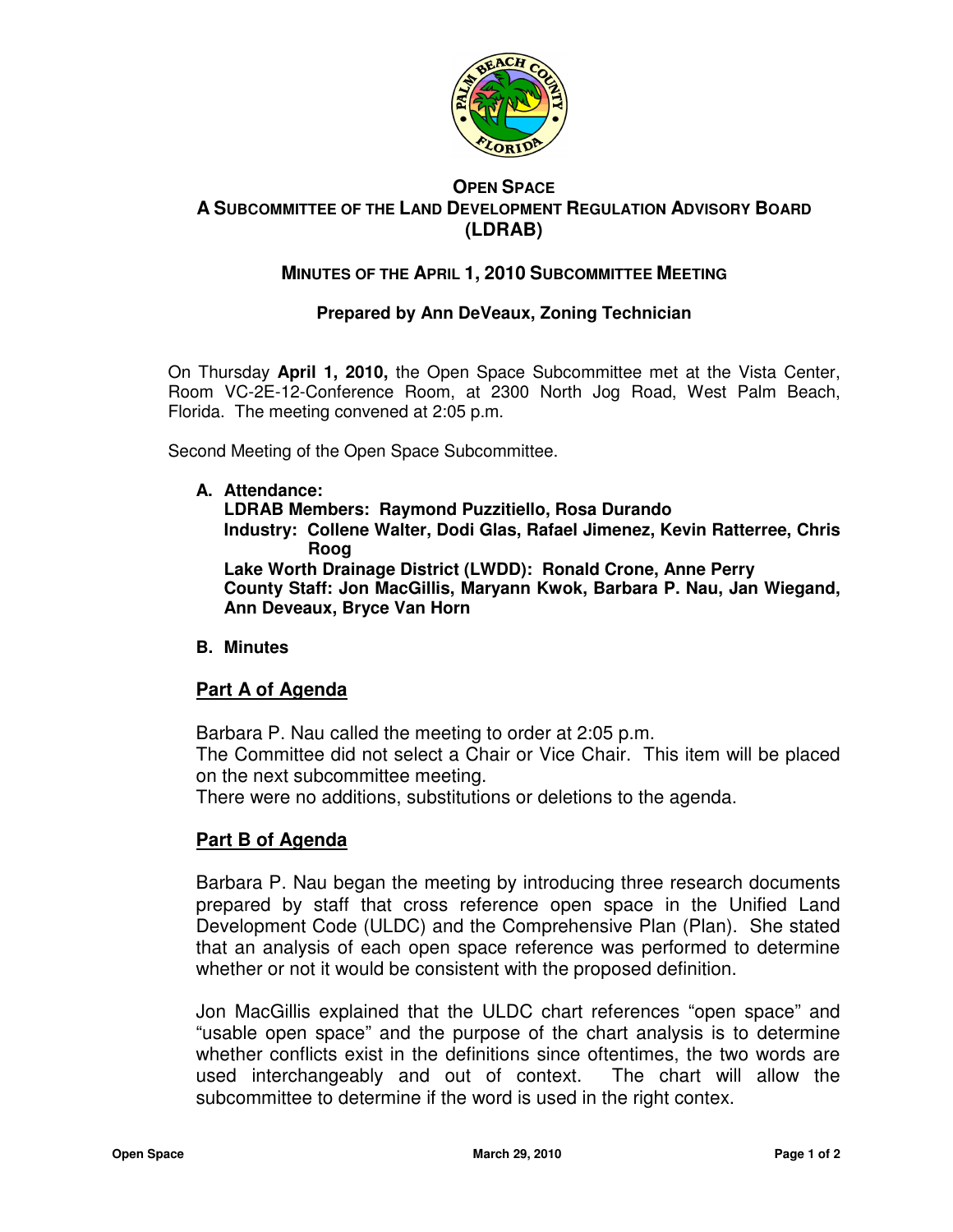Ms. Nau stated that examples of broader definitions were developed by staff as a result of a follow up meeting on March 29, 2010 with Planning and Lake Worth Drainage District (LWDD).

Mr. MacGillis stated that after the first subcommittee meeting, a question arose regarding the specific definition in the Plan for open space. He stated that there is no specific definition for open space, but that the Plan element references it. In review of the chart, he questioned whether any of the definitions in the Plan's chart were inconsistent with the ULDC and introduced Bryce Van Horn of the Planning Division to comment.

Mr. Van Horn stated that Objective 1.4 references Recreation Open Space and that the County will ensure that land is set aside for new development and open space. He cited some examples from the Plan such as conservation areas, environmentally sensitive lands, parks and recreational facilities that could be considered as open space. He confirmed that the Plan does not contain a definition for open space but rather, usable open space.

Kevin Ratterree asked Mr. Van Horn the reason for the removal of the open space definition from the ULDC and the Plan. Mr. Van Horn stated that the Plan only contained a definition for usable open space and a policy in the Plan requires the ULDC to provide for open spaces. He explained that there is language in the recreational open space, conservation and transportation element that references trail networks. Mr. Van Horn also stated that the Plan would not require an amendment should a new definition for open space be developed.

Mr. MacGillis pointed out that Ms. Nau's research revealed that a prior ULDC contained a broader definition for open space. Ms. Nau cited the 1973 ULDC definition for open space as "not encumbered by structures or pervious material" and stated that the definition should be general.

Rosa Durando questioned whether motorized vehicles, horses, bike paths and trails for county-owned lands were considered open space. Ms. Nau stated that at this point, the subcommittee would be reviewing the open space definition in a general sense.

Maryann Kwok explained that the Parks and Recreation Department maintains and regulates the trail systems and as the regulating source, would determine the authorized uses to be located in the paths and park open spaces. She also mentioned that ERM would regulate environmentally sensitive lands. Ms. Durando asked if the ULDC currently references the term "impervious" and questioned the accessibility of ADA wheelchairs in impervious open spaces.